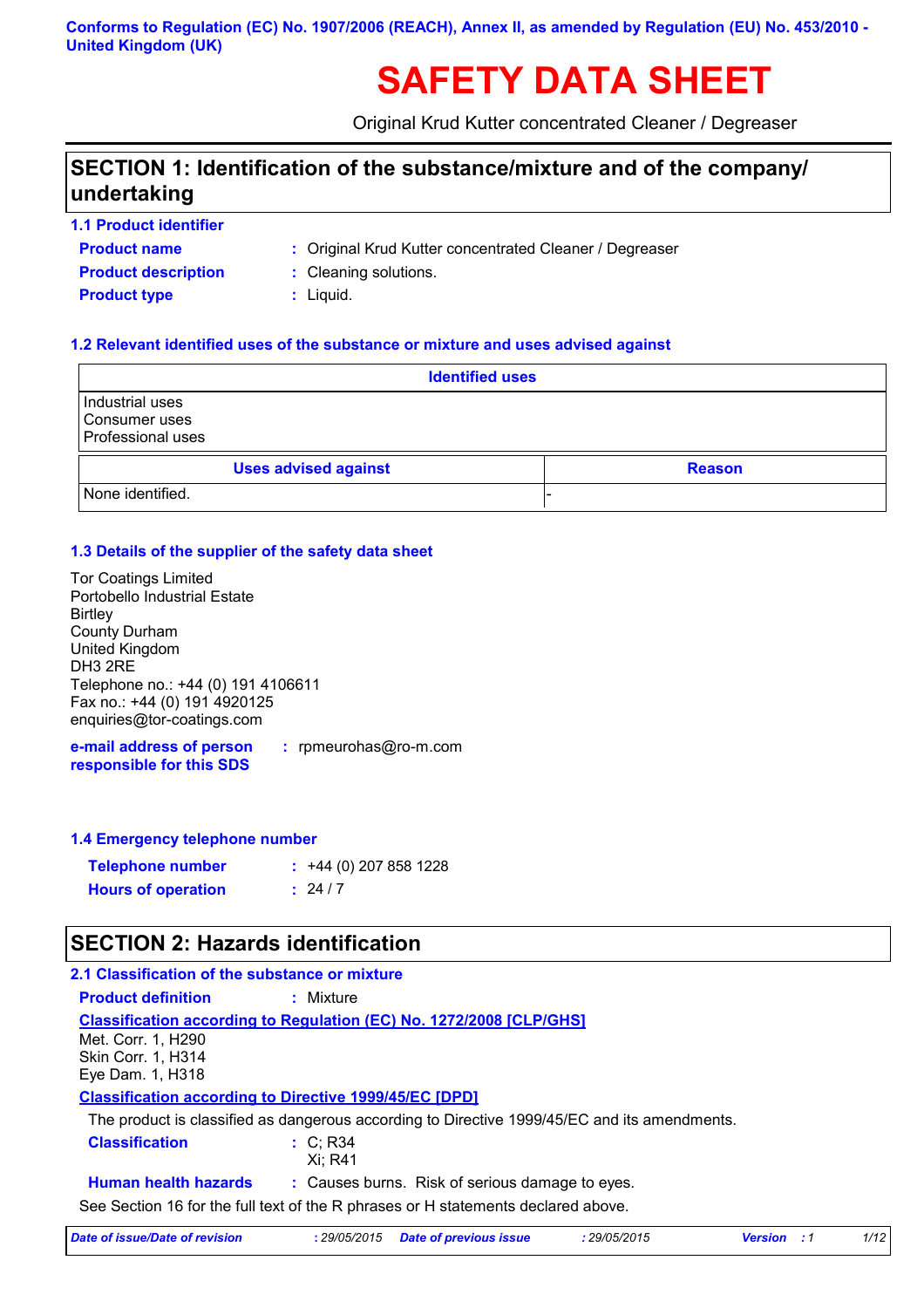### **SECTION 2: Hazards identification**

See Section 11 for more detailed information on health effects and symptoms.

| 2.2 Label elements                                                                                                                                              |                                                                                                                                                                                                                                                                                                                                  |
|-----------------------------------------------------------------------------------------------------------------------------------------------------------------|----------------------------------------------------------------------------------------------------------------------------------------------------------------------------------------------------------------------------------------------------------------------------------------------------------------------------------|
| <b>Hazard pictograms</b>                                                                                                                                        |                                                                                                                                                                                                                                                                                                                                  |
| <b>Signal word</b>                                                                                                                                              | Danger                                                                                                                                                                                                                                                                                                                           |
| <b>Hazard statements</b>                                                                                                                                        | : May be corrosive to metals.<br>Causes severe skin burns and eye damage.                                                                                                                                                                                                                                                        |
| <b>Precautionary statements</b>                                                                                                                                 |                                                                                                                                                                                                                                                                                                                                  |
| <b>General</b>                                                                                                                                                  | : Keep out of reach of children. Read label before use. If medical advice is needed,<br>have product container or label at hand.                                                                                                                                                                                                 |
| <b>Prevention</b>                                                                                                                                               | : Wear protective gloves and eye protection: gloves : nitrile rubber-Safety glasses<br>with side shields.                                                                                                                                                                                                                        |
| <b>Response</b>                                                                                                                                                 | : IF SWALLOWED: Rinse mouth. Do NOT induce vomiting. IF ON SKIN (or hair):<br>Take off immediately all contaminated clothing. Rinse skin with water or shower.<br>Immediately call a doctor. IF IN EYES: Rinse cautiously with water for several<br>minutes. Remove contact lenses, if present and easy to do. Continue rinsing. |
| <b>Storage</b>                                                                                                                                                  | : Store locked up.                                                                                                                                                                                                                                                                                                               |
| <b>Disposal</b>                                                                                                                                                 | : Dispose of contents and container in accordance with all local, regional, national<br>and international regulations.                                                                                                                                                                                                           |
| <b>Supplemental label</b><br>elements                                                                                                                           | : Contains: $<$ 5% alcohols                                                                                                                                                                                                                                                                                                      |
| <b>Annex XVII - Restrictions</b><br>on the manufacture,<br>placing on the market and<br>use of certain dangerous<br>substances, mixtures and<br><b>articles</b> | : Not applicable.                                                                                                                                                                                                                                                                                                                |
| <b>Special packaging requirements</b>                                                                                                                           |                                                                                                                                                                                                                                                                                                                                  |
| <b>Containers to be fitted</b><br>with child-resistant<br>fastenings                                                                                            | : Yes, applicable.                                                                                                                                                                                                                                                                                                               |
| Tactile warning of danger : Yes, applicable.                                                                                                                    |                                                                                                                                                                                                                                                                                                                                  |
| 2.3 Other hazards                                                                                                                                               |                                                                                                                                                                                                                                                                                                                                  |
| Other hazards which do                                                                                                                                          | : None known.                                                                                                                                                                                                                                                                                                                    |

## **SECTION 3: Composition/information on ingredients**

**not result in classification**

| <b>Substance/mixture</b>              | Mixture                              |                               |              |                                               |             |
|---------------------------------------|--------------------------------------|-------------------------------|--------------|-----------------------------------------------|-------------|
|                                       |                                      |                               |              | <b>Classification</b>                         |             |
| <b>Product/ingredient</b><br>name     | <b>Identifiers</b>                   | $\frac{9}{6}$                 | 67/548/EEC   | <b>Regulation (EC) No.</b><br>1272/2008 [CLP] | <b>Type</b> |
| Alcohols, C9-11,<br>ethoxylated       | ICAS: 68439-46-3                     | ¦≥1 - <3                      | Xn; R22      | Acute Tox. 4, H302                            | $[1]$       |
|                                       |                                      |                               | Xi: R41      | Eye Dam. 1, H318                              |             |
| disodium metasilicate<br>pentahydrate | <b>IREACH#:</b><br>101-2119449811-37 | $\geq 1 - 3$                  | IC: R34      | Met. Corr. 1, H290                            | $[1]$       |
|                                       | EC: 229-912-9                        |                               | Xi; R37      | Skin Corr. 1B, H314                           |             |
|                                       | ICAS: 10213-79-3                     |                               |              | Eye Dam. 1, H318                              |             |
|                                       | Index: 014-010-00-8                  |                               |              | STOT SE 3, H335                               |             |
| Date of issue/Date of revision        | : 29/05/2015                         | <b>Date of previous issue</b> | : 29/05/2015 | <b>Version</b><br><u>:</u> 1                  | 2/12        |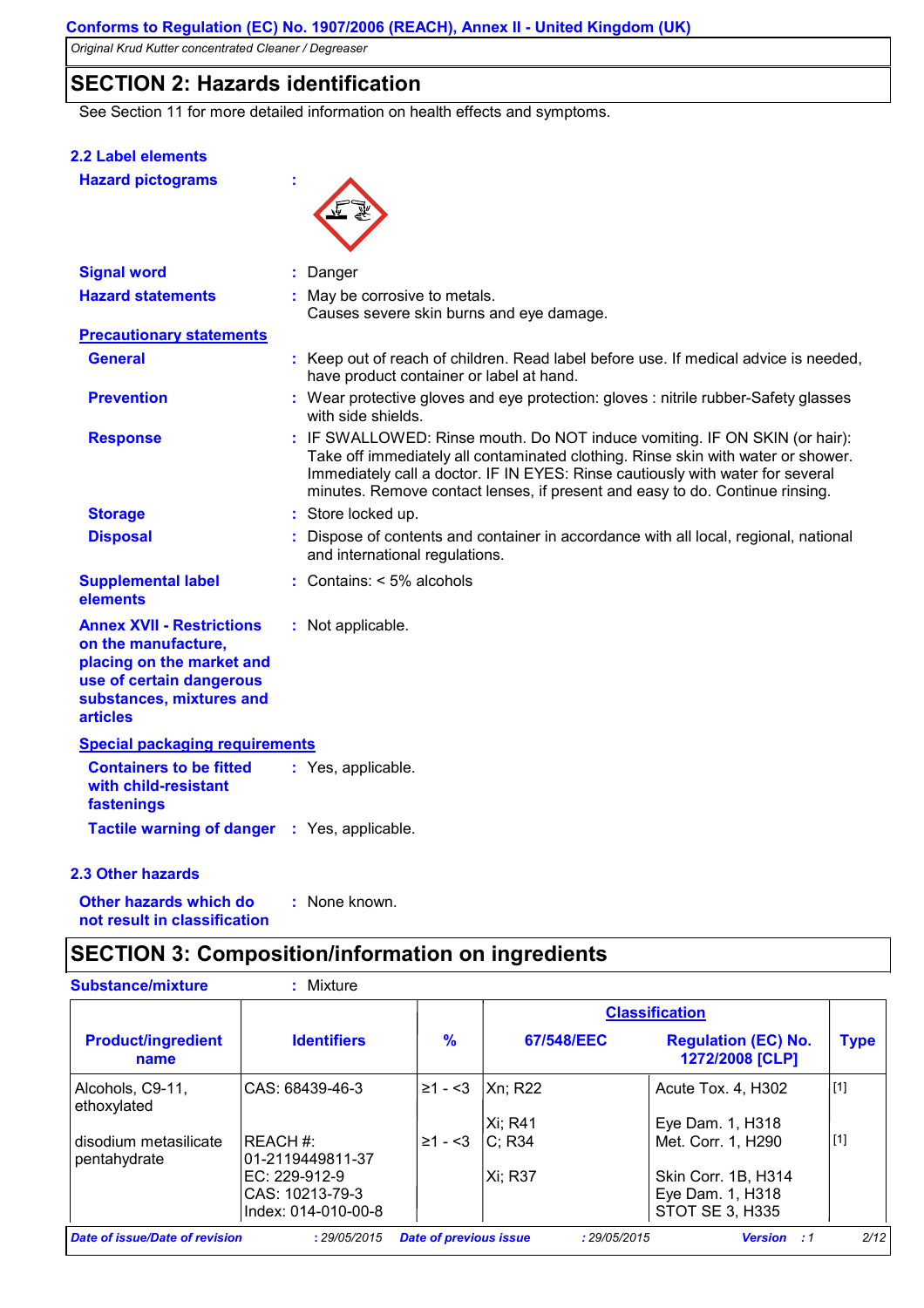### **SECTION 3: Composition/information on ingredients**

|  | ∣See Section 16 for<br>the full text of the $R-$ full text of the H<br>phrases declared<br>∣above. | <b>See Section 16 for the</b><br>∣statements declared<br>above. |  |
|--|----------------------------------------------------------------------------------------------------|-----------------------------------------------------------------|--|
|--|----------------------------------------------------------------------------------------------------|-----------------------------------------------------------------|--|

There are no additional ingredients present which, within the current knowledge of the supplier and in the concentrations applicable, are classified as hazardous to health or the environment, are PBTs or vPvBs or have been assigned a workplace exposure limit and hence require reporting in this section.

Type

[1] Substance classified with a health or environmental hazard

[2] Substance with a workplace exposure limit

[3] Substance meets the criteria for PBT according to Regulation (EC) No. 1907/2006, Annex XIII

[4] Substance meets the criteria for vPvB according to Regulation (EC) No. 1907/2006, Annex XIII

[5] Substance of equivalent concern

Occupational exposure limits, if available, are listed in Section 8.

### **SECTION 4: First aid measures**

#### **4.1 Description of first aid measures**

| <b>General</b>                    | : In all cases of doubt, or when symptoms persist, seek medical attention. Never give<br>anything by mouth to an unconscious person. If unconscious, place in recovery<br>position and seek medical advice.                                                                                                                                                                                                     |
|-----------------------------------|-----------------------------------------------------------------------------------------------------------------------------------------------------------------------------------------------------------------------------------------------------------------------------------------------------------------------------------------------------------------------------------------------------------------|
| <b>Eye contact</b>                | : Check for and remove any contact lenses. Immediately flush eyes with running<br>water for at least 15 minutes, keeping eyelids open. Seek immediate medical<br>attention.                                                                                                                                                                                                                                     |
| <b>Inhalation</b>                 | : Remove to fresh air. Keep person warm and at rest. If not breathing, if breathing is<br>irregular or if respiratory arrest occurs, provide artificial respiration or oxygen by<br>trained personnel.                                                                                                                                                                                                          |
| <b>Skin contact</b>               | : Remove contaminated clothing and shoes. Wash skin thoroughly with soap and<br>water or use recognised skin cleanser. Do NOT use solvents or thinners.                                                                                                                                                                                                                                                         |
| <b>Ingestion</b>                  | : If swallowed, seek medical advice immediately and show the container or label.<br>Keep person warm and at rest. Do NOT induce vomiting.                                                                                                                                                                                                                                                                       |
| <b>Protection of first-aiders</b> | : No action shall be taken involving any personal risk or without suitable training. If it<br>is suspected that fumes are still present, the rescuer should wear an appropriate<br>mask or self-contained breathing apparatus. It may be dangerous to the person<br>providing aid to give mouth-to-mouth resuscitation. Wash contaminated clothing<br>thoroughly with water before removing it, or wear gloves. |

#### **4.2 Most important symptoms and effects, both acute and delayed**

There are no data available on the mixture itself. The mixture has been assessed following the conventional method of the CLP Regulation (EC) No 1272/2008 and is classified for toxicological properties accordingly. See Sections 2 and 3 for details.

Repeated or prolonged contact with the mixture may cause removal of natural fat from the skin, resulting in nonallergic contact dermatitis and absorption through the skin.

If splashed in the eyes, the liquid may cause irritation and reversible damage.

Ingestion may cause nausea, diarrhea and vomiting.

This takes into account, where known, delayed and immediate effects and also chronic effects of components from short-term and long-term exposure by oral, inhalation and dermal routes of exposure and eye contact.

#### **4.3 Indication of any immediate medical attention and special treatment needed**

| <b>Notes to physician</b>  | : Treat symptomatically. Contact poison treatment specialist immediately if large<br>quantities have been ingested or inhaled. |
|----------------------------|--------------------------------------------------------------------------------------------------------------------------------|
| <b>Specific treatments</b> | No specific treatment.                                                                                                         |

See toxicological information (Section 11)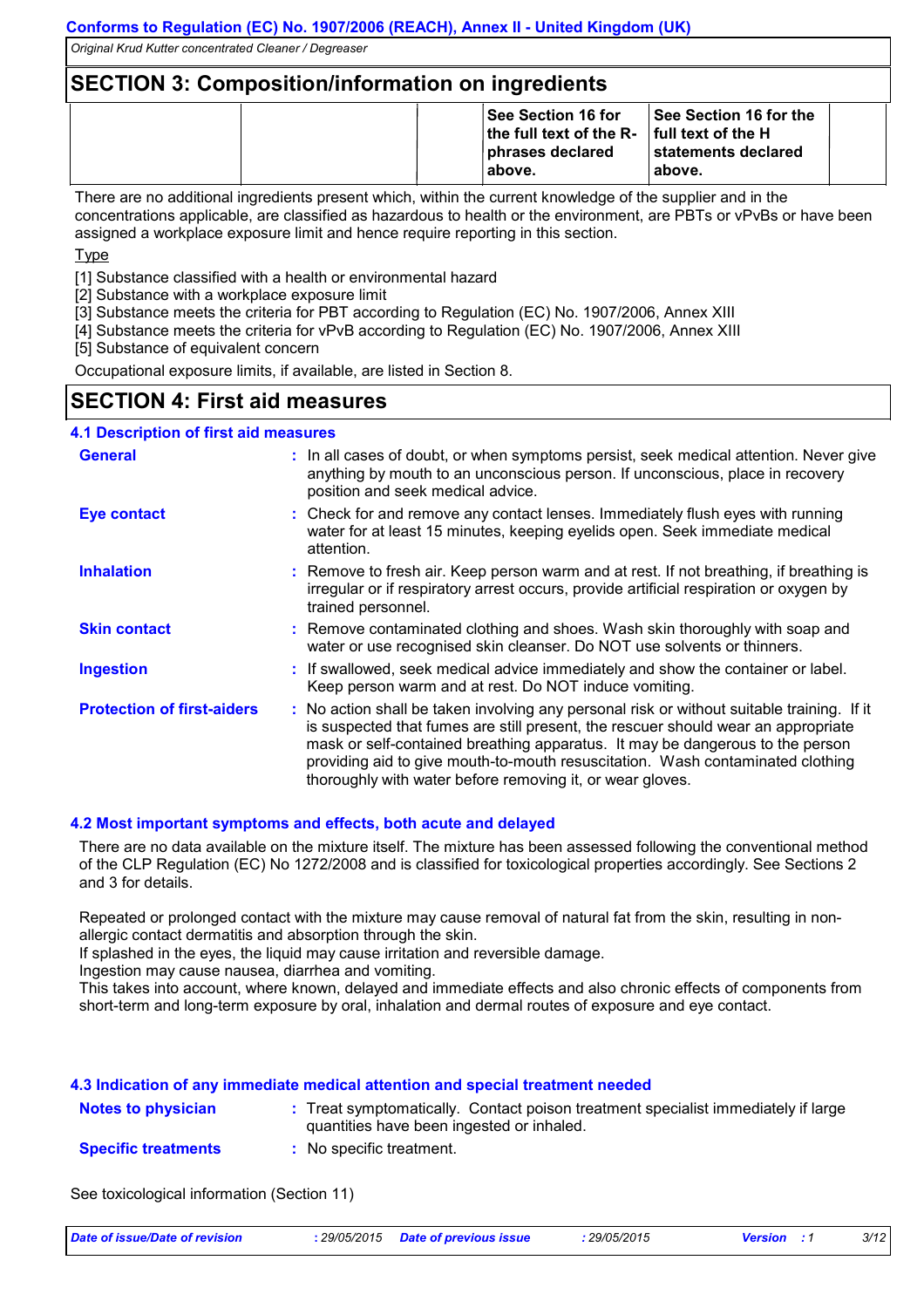### **SECTION 5: Firefighting measures**

| 5.1 Extinguishing media                                  |                                                                                                                              |
|----------------------------------------------------------|------------------------------------------------------------------------------------------------------------------------------|
| <b>Suitable extinguishing</b><br>media                   | : Recommended: alcohol-resistant foam, $CO2$ , powders, water spray.                                                         |
| <b>Unsuitable extinguishing</b><br>media                 | : Do not use water jet.                                                                                                      |
|                                                          | 5.2 Special hazards arising from the substance or mixture                                                                    |
| <b>Hazards from the</b><br>substance or mixture          | : Fire will produce dense black smoke. Exposure to decomposition products may<br>cause a health hazard.                      |
| <b>Hazardous thermal</b><br>decomposition products       | : Decomposition products may include the following materials: carbon monoxide,<br>carbon dioxide, smoke, oxides of nitrogen. |
| <b>5.3 Advice for firefighters</b>                       |                                                                                                                              |
| <b>Special protective actions</b><br>for fire-fighters   | : Cool closed containers exposed to fire with water. Do not release runoff from fire to<br>drains or watercourses.           |
| <b>Special protective</b><br>equipment for fire-fighters | : Appropriate breathing apparatus may be required.                                                                           |
| <b>Additional information</b>                            | : No unusual hazard if involved in a fire.                                                                                   |

### **SECTION 6: Accidental release measures**

|                                                                       | 6.1 Personal precautions, protective equipment and emergency procedures                                                                                                                                                                                                            |
|-----------------------------------------------------------------------|------------------------------------------------------------------------------------------------------------------------------------------------------------------------------------------------------------------------------------------------------------------------------------|
| For non-emergency<br>personnel                                        | : Exclude sources of ignition and ventilate the area. Avoid breathing vapour or mist.<br>Refer to protective measures listed in sections 7 and 8.                                                                                                                                  |
|                                                                       | <b>For emergency responders</b> : If specialised clothing is required to deal with the spillage, take note of any<br>information in Section 8 on suitable and unsuitable materials. See also the<br>information in "For non-emergency personnel".                                  |
| <b>6.2 Environmental</b><br>precautions                               | : Do not allow to enter drains or watercourses. If the product contaminates lakes,<br>rivers, or sewers, inform the appropriate authorities in accordance with local<br>regulations.                                                                                               |
| <b>6.3 Methods and material</b><br>for containment and<br>cleaning up | : Contain and collect spillage with non-combustible, absorbent material e.g. sand,<br>earth, vermiculite or diatomaceous earth and place in container for disposal<br>according to local regulations (see Section 13). Preferably clean with a detergent.<br>Avoid using solvents. |
| 6.4 Reference to other<br><b>sections</b>                             | : See Section 1 for emergency contact information.<br>See Section 8 for information on appropriate personal protective equipment.<br>See Section 13 for additional waste treatment information.                                                                                    |

### **SECTION 7: Handling and storage**

| <b>7.1 Precautions for safe</b><br>handling | : Keep away from heat, sparks and flame. No sparking tools should be used.<br>Avoid contact with skin and eyes. Avoid the inhalation of dust, particulates, spray or<br>mist arising from the application of this mixture. Avoid inhalation of dust from<br>sanding.<br>Eating, drinking and smoking should be prohibited in areas where this material is<br>handled, stored and processed.<br>Put on appropriate personal protective equipment (see Section 8).<br>Never use pressure to empty. Container is not a pressure vessel.<br>Always keep in containers made from the same material as the original one.<br>Comply with the health and safety at work laws.<br>Do not allow to enter drains or watercourses.<br>When operators, whether spraying or not, have to work inside the spray booth, |
|---------------------------------------------|---------------------------------------------------------------------------------------------------------------------------------------------------------------------------------------------------------------------------------------------------------------------------------------------------------------------------------------------------------------------------------------------------------------------------------------------------------------------------------------------------------------------------------------------------------------------------------------------------------------------------------------------------------------------------------------------------------------------------------------------------------------------------------------------------------|
| Date of issue/Date of revision              | 4/12<br><b>Date of previous issue</b><br>: 29/05/2015<br>: 29/05/2015<br>Version<br>. . 1                                                                                                                                                                                                                                                                                                                                                                                                                                                                                                                                                                                                                                                                                                               |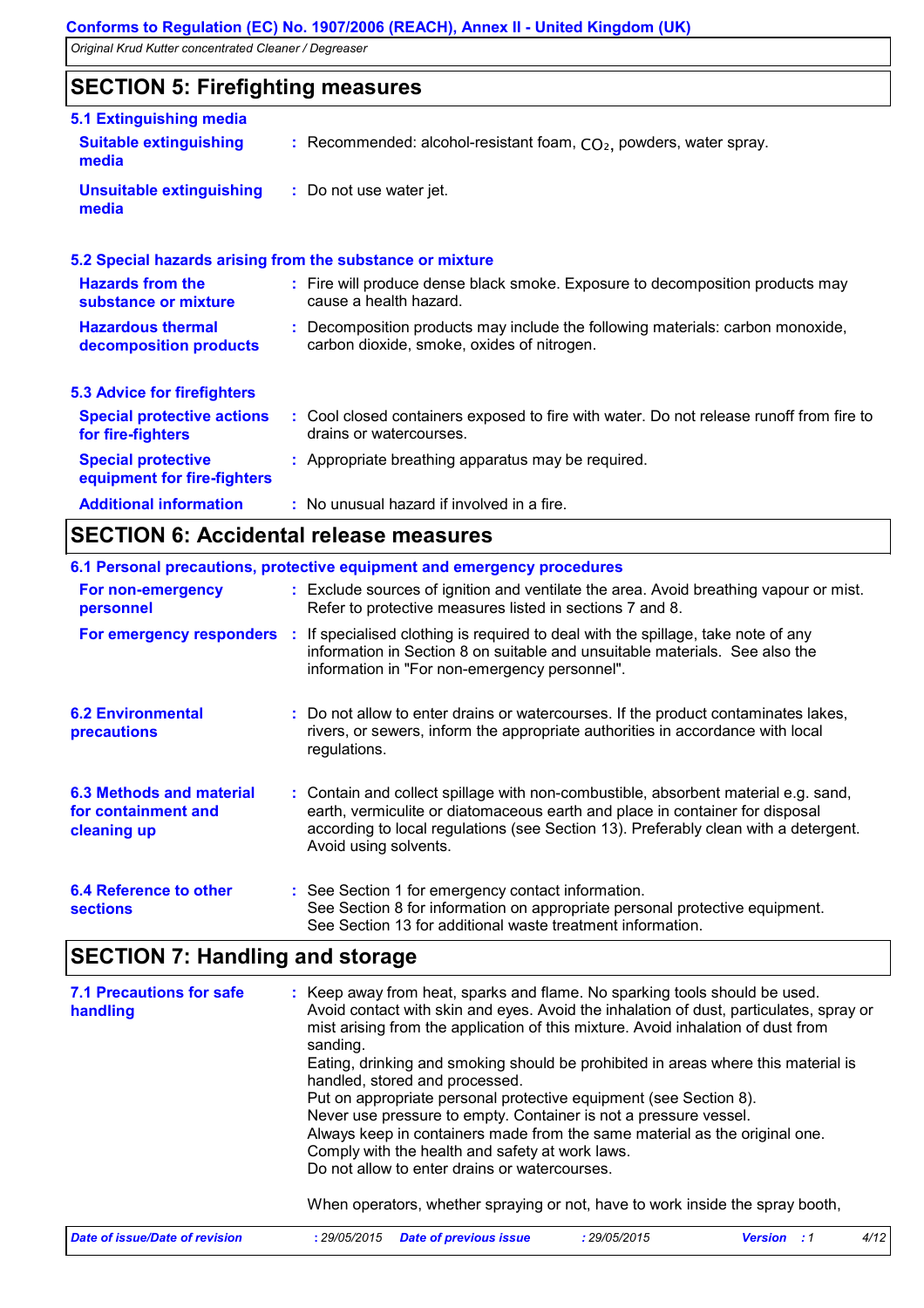| <b>SECTION 7: Handling and storage</b>                                               |                                                                                                                                                                                                                                                                                                                                                                                                                                                                                                         |  |  |  |  |
|--------------------------------------------------------------------------------------|---------------------------------------------------------------------------------------------------------------------------------------------------------------------------------------------------------------------------------------------------------------------------------------------------------------------------------------------------------------------------------------------------------------------------------------------------------------------------------------------------------|--|--|--|--|
|                                                                                      | ventilation is unlikely to be sufficient to control particulates and solvent vapour in all<br>cases. In such circumstances they should wear a compressed air-fed respirator<br>during the spraying process and until such time as the particulates and solvent<br>vapour concentration has fallen below the exposure limits.                                                                                                                                                                            |  |  |  |  |
| <b>7.2 Conditions for safe</b><br>storage, including any<br><i>incompatibilities</i> | : Store in accordance with local regulations.<br>Notes on joint storage<br>Keep away from: oxidising agents, strong alkalis, strong acids.<br>Additional information on storage conditions<br>Observe label precautions. Store in a dry, cool and well-ventilated area. Keep away<br>from heat and direct sunlight. Keep away from sources of ignition. No smoking.<br>Prevent unauthorised access. Containers that have been opened must be carefully<br>resealed and kept upright to prevent leakage. |  |  |  |  |
| 7.3 Specific end use(s)                                                              |                                                                                                                                                                                                                                                                                                                                                                                                                                                                                                         |  |  |  |  |
| <b>Recommendations</b>                                                               | : Not available.                                                                                                                                                                                                                                                                                                                                                                                                                                                                                        |  |  |  |  |
| Industrial sector specific<br><b>solutions</b>                                       | : Not available.                                                                                                                                                                                                                                                                                                                                                                                                                                                                                        |  |  |  |  |

### **SECTION 8: Exposure controls/personal protection**

#### **8.1 Control parameters**

**Occupational exposure limits**

No exposure limit value known.

**Recommended monitoring : If this product contains ingredients with exposure limits, personal, workplace procedures** atmosphere or biological monitoring may be required to determine the effectiveness of the ventilation or other control measures and/or the necessity to use respiratory protective equipment. Reference should be made to monitoring standards, such as the following: European Standard EN 689 (Workplace atmospheres - Guidance for the assessment of exposure by inhalation to chemical agents for comparison with limit values and measurement strategy) European Standard EN 14042 (Workplace atmospheres - Guide for the application and use of procedures for the assessment of exposure to chemical and biological agents) European Standard EN 482 (Workplace atmospheres - General requirements for the performance of procedures for the measurement of chemical agents) Reference to national guidance documents for methods for the determination of hazardous substances will also be required.

#### **DNELs/DMELs**

No DNELs/DMELs available.

#### **PNECs**

No PNECs available

| <b>8.2 Exposure controls</b>                      |                                                                                                                                                                                                                                                                                                                                                                                                   |              |                    |      |
|---------------------------------------------------|---------------------------------------------------------------------------------------------------------------------------------------------------------------------------------------------------------------------------------------------------------------------------------------------------------------------------------------------------------------------------------------------------|--------------|--------------------|------|
| <b>Appropriate engineering</b><br><b>controls</b> | : Provide adequate ventilation. Where reasonably practicable, this should be<br>achieved by the use of local exhaust ventilation and good general extraction. If<br>these are not sufficient to maintain concentrations of particulates and solvent<br>vapours below the OEL, suitable respiratory protection must be worn.                                                                       |              |                    |      |
| <b>Individual protection measures</b>             |                                                                                                                                                                                                                                                                                                                                                                                                   |              |                    |      |
| <b>Hygiene measures</b>                           | : Wash hands, forearms and face thoroughly after handling chemical products, before<br>eating, smoking and using the lavatory and at the end of the working period.<br>Appropriate techniques should be used to remove potentially contaminated clothing.<br>Wash contaminated clothing before reusing. Ensure that eyewash stations and<br>safety showers are close to the workstation location. |              |                    |      |
| Date of issue/Date of revision                    | <b>Date of previous issue</b><br>: 29/05/2015                                                                                                                                                                                                                                                                                                                                                     | : 29/05/2015 | <b>Version</b> : 1 | 5/12 |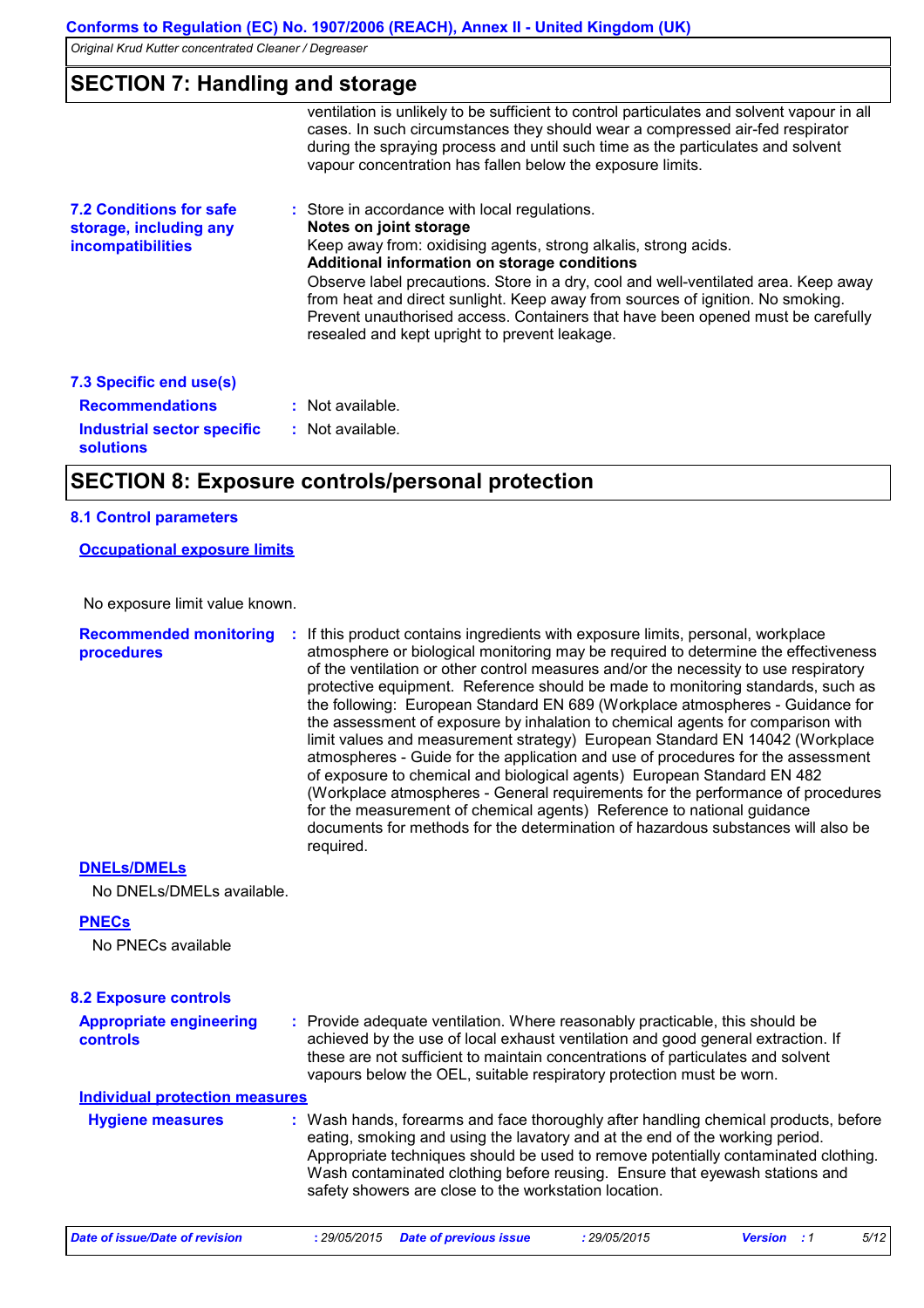### **SECTION 8: Exposure controls/personal protection**

#### **Eye/face protection**

**:** Safety glasses with side shields. (EN166)

#### **Skin protection**

#### **Hand protection**

There is no one glove material or combination of materials that will give unlimited resistance to any individual or combination of chemicals.

The breakthrough time must be greater than the end use time of the product.

The instructions and information provided by the glove manufacturer on use, storage, maintenance and replacement must be followed.

Gloves should be replaced regularly and if there is any sign of damage to the glove material.

Always ensure that gloves are free from defects and that they are stored and used correctly.

The performance or effectiveness of the glove may be reduced by physical/chemical damage and poor maintenance.

Barrier creams may help to protect the exposed areas of the skin but should not be applied once exposure has occurred.

| <b>Gloves</b>                             | : For prolonged or repeated handling, use the following type of gloves:                                                                                                                                                                                                                                                                                                                          |
|-------------------------------------------|--------------------------------------------------------------------------------------------------------------------------------------------------------------------------------------------------------------------------------------------------------------------------------------------------------------------------------------------------------------------------------------------------|
|                                           | Recommended: > 8 hours (breakthrough time): nitrile rubber                                                                                                                                                                                                                                                                                                                                       |
|                                           | The recommendation for the type or types of glove to use when handling this<br>product is based on information from the following source:                                                                                                                                                                                                                                                        |
|                                           | EN 374-3 : 2003                                                                                                                                                                                                                                                                                                                                                                                  |
|                                           | The user must check that the final choice of type of glove selected for handling this<br>product is the most appropriate and takes into account the particular conditions of<br>use, as included in the user's risk assessment.                                                                                                                                                                  |
| <b>Body protection</b>                    | : Wear overalls or long sleeved shirt. (EN 467)                                                                                                                                                                                                                                                                                                                                                  |
| <b>Other skin protection</b>              | : Appropriate footwear and any additional skin protection measures should be<br>selected based on the task being performed and the risks involved and should be<br>approved by a specialist before handling this product.                                                                                                                                                                        |
| <b>Respiratory protection</b>             | : If workers are exposed to concentrations above the exposure limit, they must use<br>appropriate, certified respirators.                                                                                                                                                                                                                                                                        |
|                                           | Use a properly fitted, air-purifying or air-fed respirator complying with an approved<br>standard if a risk assessment indicates this is necessary. Respirator selection must<br>be based on known or anticipated exposure levels, the hazards of the product and<br>the safe working limits of the selected respirator. Recommended: organic vapour<br>(Type A) and particulate filter (EN 141) |
| <b>Environmental exposure</b><br>controls | : Do not allow to enter drains or watercourses.                                                                                                                                                                                                                                                                                                                                                  |

### **SECTION 9: Physical and chemical properties**

| 9.1 Information on basic physical and chemical properties |                                                                                                                                                                                      |
|-----------------------------------------------------------|--------------------------------------------------------------------------------------------------------------------------------------------------------------------------------------|
| <b>Appearance</b>                                         |                                                                                                                                                                                      |
| <b>Physical state</b>                                     | $:$ Liquid.                                                                                                                                                                          |
| <b>Colour</b>                                             | $:$ Clear.                                                                                                                                                                           |
| <b>Odour</b>                                              | : Not available.                                                                                                                                                                     |
| pH                                                        | : 12.45                                                                                                                                                                              |
| <b>Melting point/freezing point</b>                       | : $\leq -1.1^{\circ}C$                                                                                                                                                               |
| Initial boiling point and<br>boiling range                | $: 100^{\circ}$ C                                                                                                                                                                    |
| <b>Flash point</b>                                        | : Not applicable.                                                                                                                                                                    |
| <b>Evaporation rate</b>                                   | $:$ <1 (butyl acetate = 1)                                                                                                                                                           |
| <b>Flammability (solid, gas)</b>                          | Non-flammable in the presence of the following materials or conditions: open<br>flames, sparks and static discharge, heat, shocks and mechanical impacts and<br>oxidizing materials. |
| <b>Burning time</b>                                       | Not applicable.                                                                                                                                                                      |
| <b>Burning rate</b>                                       | Not applicable.                                                                                                                                                                      |
| <b>Date of issue/Date of revision</b>                     | <b>Date of previous issue</b><br>: 29/05/2015<br><b>Version</b><br>6/12<br>: 29/05/2015<br>. . 1                                                                                     |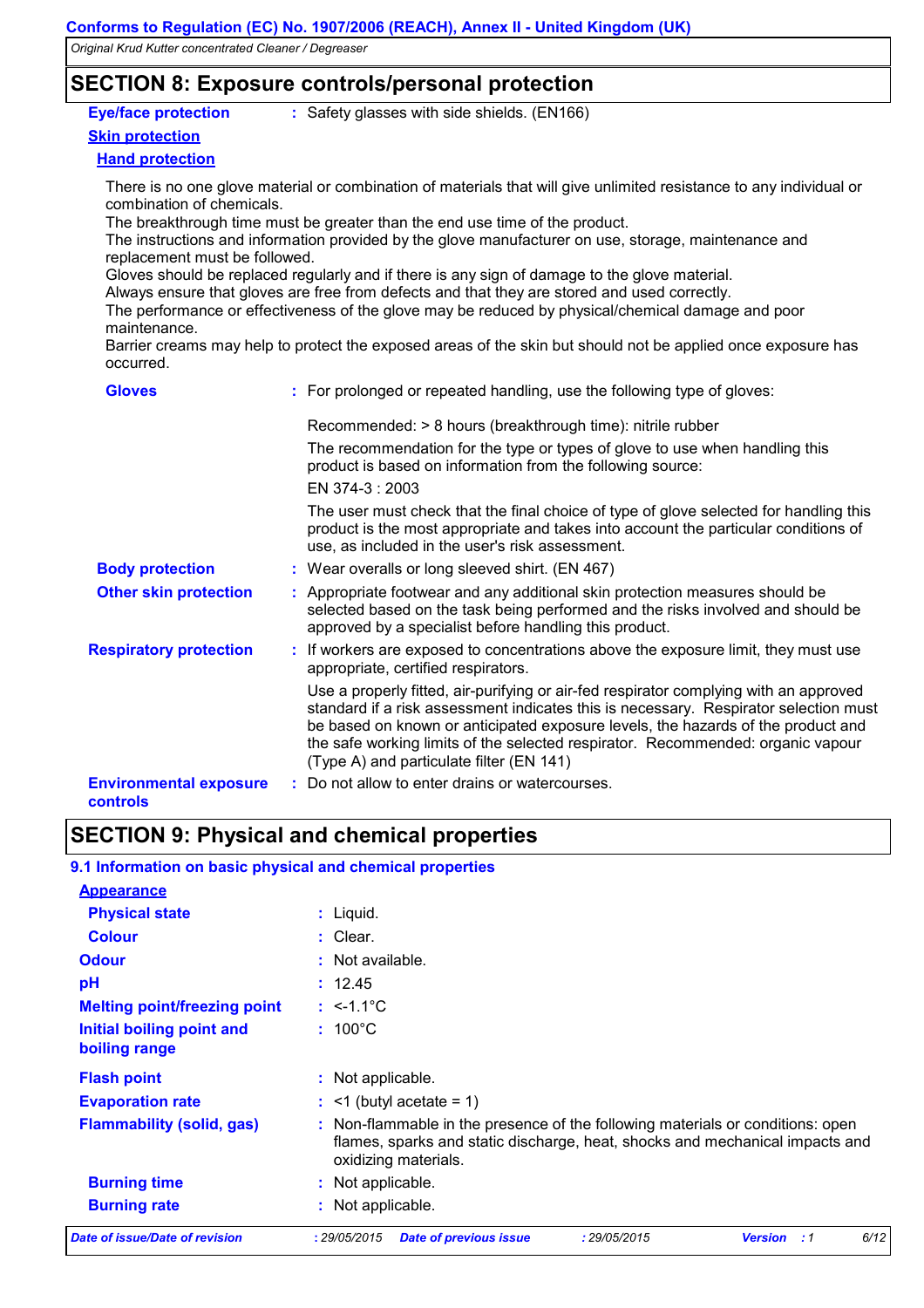### **SECTION 9: Physical and chemical properties**

|    | : Not available.                         |
|----|------------------------------------------|
| ÷. | Not available.                           |
| ŧ. | Not available.                           |
| t. | 1.02                                     |
|    | Not available.                           |
| ÷  | Not available.                           |
|    | Not available.                           |
|    | : Not available.                         |
| ÷. | Not available.                           |
|    | Not available.                           |
| t. | Not available.                           |
|    | Not available.                           |
|    | <b>Partition coefficient: n-octanol/</b> |

#### **9.2 Other information**

No additional information.

|                                                   | <b>SECTION 10: Stability and reactivity</b>                                                                                                                                                   |  |  |  |
|---------------------------------------------------|-----------------------------------------------------------------------------------------------------------------------------------------------------------------------------------------------|--|--|--|
| <b>10.1 Reactivity</b>                            | : No specific test data related to reactivity available for this product or its ingredients.                                                                                                  |  |  |  |
| <b>10.2 Chemical stability</b>                    | : Stable under recommended storage and handling conditions (see Section 7).                                                                                                                   |  |  |  |
| <b>10.3 Possibility of</b><br>hazardous reactions | : Under normal conditions of storage and use, hazardous reactions will not occur.                                                                                                             |  |  |  |
| <b>10.4 Conditions to avoid</b>                   | : When exposed to high temperatures may produce hazardous decomposition<br>products.                                                                                                          |  |  |  |
| 10.5 Incompatible materials                       | : Keep away from the following materials to prevent strong exothermic reactions:<br>oxidising agents, strong alkalis, strong acids.                                                           |  |  |  |
| <b>10.6 Hazardous</b><br>decomposition products   | : Under normal conditions of storage and use, hazardous decomposition products<br>should not be produced. If involved in a fire, toxic gases including CO, CO2 and<br>smoke can be generated. |  |  |  |

### **SECTION 11: Toxicological information**

#### **11.1 Information on toxicological effects**

There are no data available on the mixture itself. The mixture has been assessed following the conventional method of the CLP Regulation (EC) No 1272/2008 and is classified for toxicological properties accordingly. See Sections 2 and 3 for details.

Repeated or prolonged contact with the mixture may cause removal of natural fat from the skin, resulting in nonallergic contact dermatitis and absorption through the skin.

If splashed in the eyes, the liquid may cause irritation and reversible damage.

Ingestion may cause nausea, diarrhea and vomiting.

This takes into account, where known, delayed and immediate effects and also chronic effects of components from short-term and long-term exposure by oral, inhalation and dermal routes of exposure and eye contact.

#### **Acute toxicity**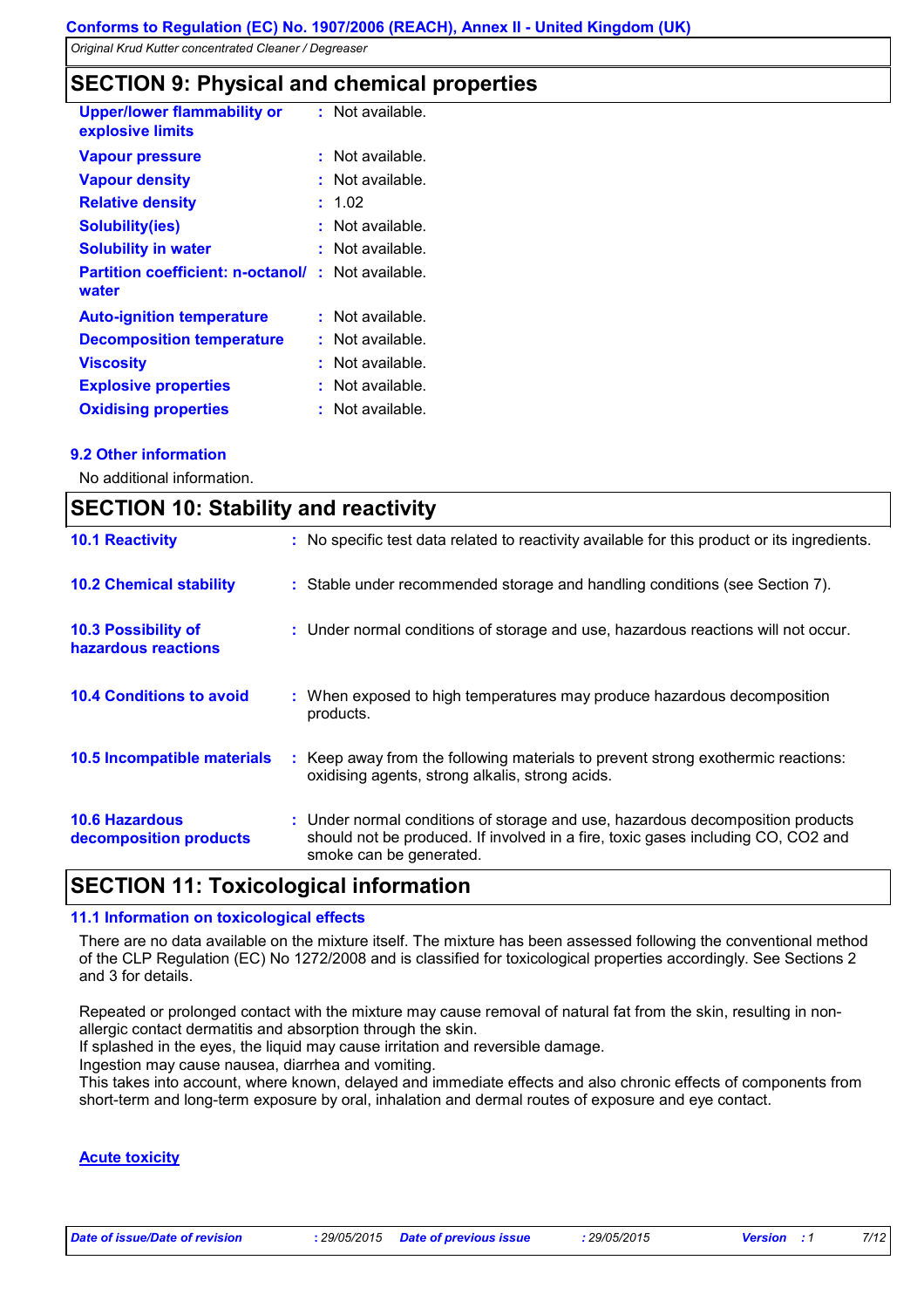### **SECTION 11: Toxicological information**

|                                          | ີ                         |                |                            |                 |
|------------------------------------------|---------------------------|----------------|----------------------------|-----------------|
| <b>Product/ingredient name</b>           | <b>Result</b>             | <b>Species</b> | <b>Dose</b>                | <b>Exposure</b> |
| Alcohols, C9-11, ethoxylated LD50 Dermal | LD50 Oral                 | Rabbit<br>Rat  | >2000 mg/kg<br>>1378 mg/kg |                 |
| disodium metasilicate<br>pentahydrate    | ILD50 Dermal<br>LD50 Oral | Rat<br>Rat     | >5000 mg/kg<br>847 mg/kg   |                 |

**Conclusion/Summary :** Based on available data, the classification criteria are not met.

and eye damage.

**Acute toxicity estimates**

Not available.

#### **Irritation/Corrosion**

| <b>Product/ingredient name</b>        | <b>Result</b>          | <b>Species</b> | <b>Score</b> | <b>Exposure</b>   | <b>Observation</b> |
|---------------------------------------|------------------------|----------------|--------------|-------------------|--------------------|
| disodium metasilicate<br>pentahydrate | Skin - Severe irritant | Rabbit         |              | <b>60 minutes</b> |                    |
|                                       | Eyes - Severe irritant | Rabbit         |              | 15 minutes        |                    |
| Conclusion/Summary                    |                        |                |              |                   |                    |

| <u>UUNUUSIUMUUHIINAI V</u> |                                    |
|----------------------------|------------------------------------|
| <b>Skin</b>                | : Causes severe skin burns and eye |
| Eves                       | : Causes serious eye damage.       |

**Respiratory :** Based on available data, the classification criteria are not met.

#### **Sensitisation**

| <b>Product/ingredient name</b>                                               | <b>Route of</b><br>exposure | <b>Species</b>           | <b>Result</b>                      |
|------------------------------------------------------------------------------|-----------------------------|--------------------------|------------------------------------|
| Alcohols, C9-11, ethoxylated   skin<br>disodium metasilicate<br>pentahydrate | skin                        | Guinea pig<br>Guinea pig | Not sensitizing<br>Not sensitizing |

#### **Conclusion/Summary**

**Skin Example 2018 :** Based on available data, the classification criteria are not met.

**Respiratory :** Based on available data, the classification criteria are not met.

#### **Mutagenicity**

| <b>Product/ingredient name</b>                          | Test | <b>Experiment</b>                                                   | <b>Result</b> |
|---------------------------------------------------------|------|---------------------------------------------------------------------|---------------|
| Alcohols, C9-11, ethoxylated   -                        |      | Experiment: In vivo<br>Subject: Mammalian-Animal                    | Negative      |
| <b>Conclusion/Summary</b>                               |      | : Based on available data, the classification criteria are not met. |               |
| <b>Carcinogenicity</b>                                  |      |                                                                     |               |
| <b>Conclusion/Summary</b>                               |      | : Based on available data, the classification criteria are not met. |               |
| <b>Reproductive toxicity</b>                            |      |                                                                     |               |
| <b>Conclusion/Summary</b>                               |      | : Based on available data, the classification criteria are not met. |               |
| <b>Teratogenicity</b>                                   |      |                                                                     |               |
| <b>Conclusion/Summary</b>                               |      | : Based on available data, the classification criteria are not met. |               |
| <b>Specific target organ toxicity (single exposure)</b> |      |                                                                     |               |

| <b>Product/ingredient name</b>     | <b>Category</b> | <b>Route of</b><br>exposure | <b>Target organs</b>            |
|------------------------------------|-----------------|-----------------------------|---------------------------------|
| disodium metasilicate pentahydrate | Category 3      | Not applicable.             | Respiratory tract<br>irritation |

#### **Specific target organ toxicity (repeated exposure)**

Not available.

#### **Aspiration hazard**

Not available.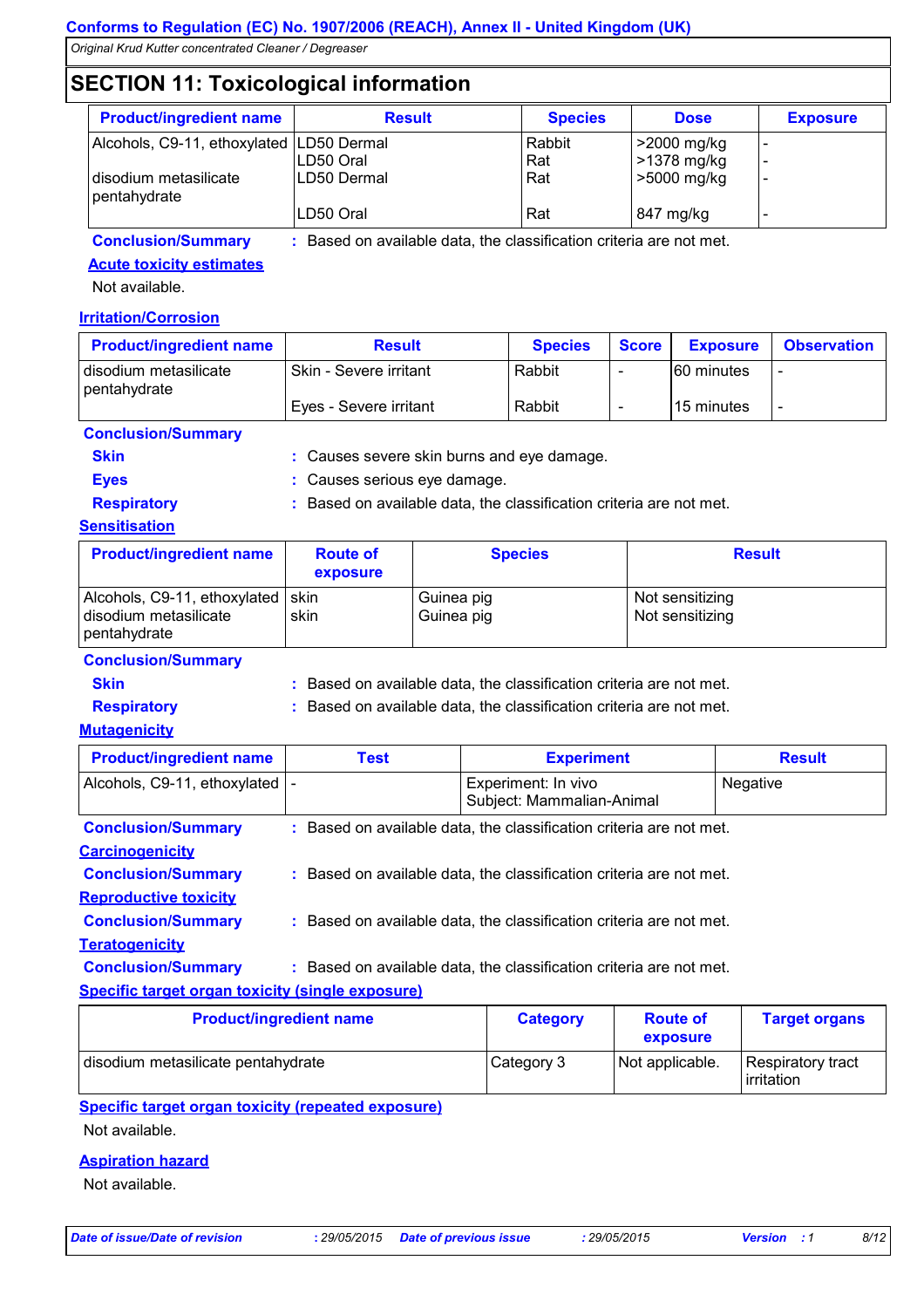### **SECTION 11: Toxicological information**

#### **Other information :** Not available.

### **SECTION 12: Ecological information**

#### **12.1 Toxicity**

There are no data available on the mixture itself. Do not allow to enter drains or watercourses.

The mixture has been assessed following the summation method of the CLP Regulation (EC) No 1272/2008 and is not classified as hazardous to the environment.

| <b>Product/ingredient name</b>        | <b>Result</b>                    | <b>Species</b>                                | <b>Exposure</b> |
|---------------------------------------|----------------------------------|-----------------------------------------------|-----------------|
| Alcohols, C9-11, ethoxylated          | Acute EC50 1 to 10 mg/l          | Algae                                         | 72 hours        |
|                                       | Acute EC50 5.36 mg/l Fresh water | Crustaceans - Ceriodaphnia<br>dubia - Neonate | 48 hours        |
|                                       | Acute EC50 2686 µg/l Fresh water | Daphnia spec. - Daphnia<br>magna - Neonate    | 48 hours        |
|                                       | Acute LC50 8500 µg/l Fresh water | Fish - Pimephales promelas                    | 96 hours        |
| disodium metasilicate<br>pentahydrate | Acute EC10 > 500 mg/l            | Daphnia spec.                                 | 24 hours        |
|                                       | Acute EC50 207 mg/l              | Algae - Scenedesmus<br>subspicatus            | 72 hours        |
|                                       | Acute LC50 210 mg/l              | Fish                                          | 96 hours        |

**Conclusion/Summary :** Based on available data, the classification criteria are not met.

#### **12.2 Persistence and degradability**

| <b>Product/ingredient name</b> | Test                                                                                                                                                                                                                                                                                                                                                                                                                                                                    | <b>Result</b>             | <b>Dose</b> | <b>Inoculum</b> |
|--------------------------------|-------------------------------------------------------------------------------------------------------------------------------------------------------------------------------------------------------------------------------------------------------------------------------------------------------------------------------------------------------------------------------------------------------------------------------------------------------------------------|---------------------------|-------------|-----------------|
| Alcohols, C9-11, ethoxylated   |                                                                                                                                                                                                                                                                                                                                                                                                                                                                         | >60 % - Readily - 28 days | -           |                 |
| <b>Conclusion/Summary</b>      | : Based on available data, the classification criteria are not met. The surfactant(s)<br>contained in this preparation complies (comply) with the biodegradability criteria as<br>laid down in Regulation (EC) No.648/2004 on detergents. Data to support this<br>assertion are held at the disposal of the competent authorities of the Member States<br>and will be made available to them, at their direct request or at the request of a<br>detergent manufacturer. |                           |             |                 |
|                                |                                                                                                                                                                                                                                                                                                                                                                                                                                                                         |                           |             |                 |

| <b>Product/ingredient name Aquatic half-life</b> | <b>Photolysis</b> | Biodegradability |
|--------------------------------------------------|-------------------|------------------|
| Alcohols, C9-11, ethoxylated  -                  |                   | Readily          |

#### **12.3 Bioaccumulative potential**

| <b>Product/ingredient name</b> LogP <sub>ow</sub> | <b>BCF</b> | <b>Potential</b> |
|---------------------------------------------------|------------|------------------|
| Alcohols, C9-11, ethoxylated $ 4,5 $              |            | high             |

| <b>12.4 Mobility in soil</b> |                  |
|------------------------------|------------------|
| <b>Soil/water partition</b>  | : Not available. |
| <b>coefficient (Koc)</b>     |                  |
| <b>Mobility</b>              | : Non-volatile.  |

#### **12.5 Results of PBT and vPvB assessment**

| <b>PBT</b>  | : Not applicable. |
|-------------|-------------------|
| <b>MDMR</b> | . Not annlicable  |

- **vPvB :** Not applicable.
- **12.6 Other adverse effects** : No known significant effects or critical hazards.

*Date of issue/Date of revision* **:** *29/05/2015 Date of previous issue : 29/05/2015 Version : 1 9/12*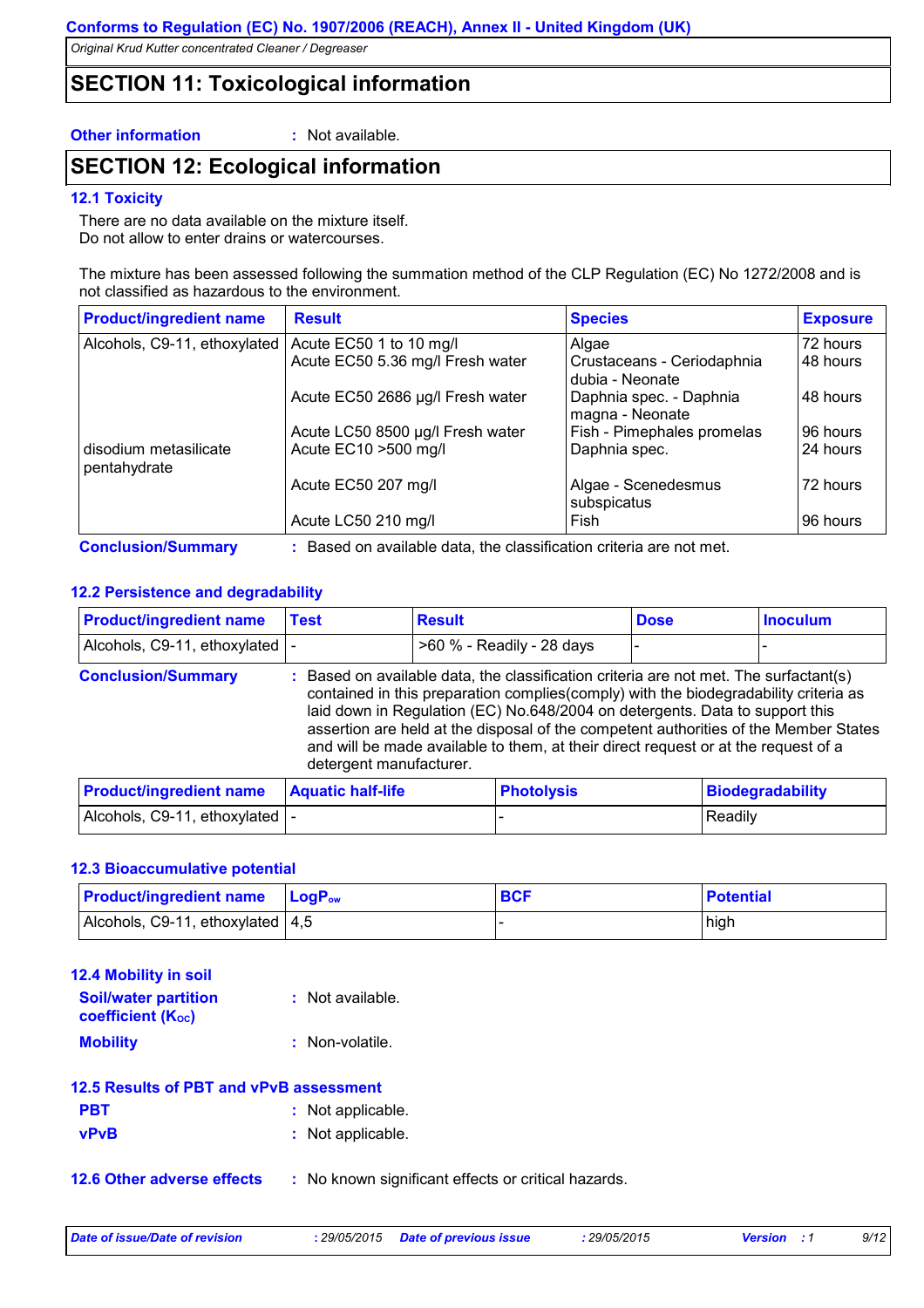### **SECTION 13: Disposal considerations**

#### **Hazardous waste :** Yes. **Methods of disposal : 13.1 Waste treatment methods Product** The generation of waste should be avoided or minimised wherever possible. Disposal of this product, solutions and any by-products should at all times comply with the requirements of environmental protection and waste disposal legislation and any regional local authority requirements. Dispose of surplus and nonrecyclable products via a licensed waste disposal contractor. Waste should not be disposed of untreated to the sewer unless fully compliant with the requirements of all authorities with jurisdiction. : Do not allow to enter drains or watercourses. Dispose of according to all federal, state and local applicable regulations. If this product is mixed with other wastes, the original waste product code may no longer apply and the appropriate code should be assigned. For further information, contact your local waste authority. **Disposal considerations :**

#### **European waste catalogue (EWC)**

The European Waste Catalogue classification of this product, when disposed of as waste, is:

| <b>Waste code</b>              | <b>Waste designation</b>                                                                                                                                                                                                                                                                                                                     |  |
|--------------------------------|----------------------------------------------------------------------------------------------------------------------------------------------------------------------------------------------------------------------------------------------------------------------------------------------------------------------------------------------|--|
| 20 01 29*                      | detergents containing dangerous substances                                                                                                                                                                                                                                                                                                   |  |
| <u>Packaging</u>               |                                                                                                                                                                                                                                                                                                                                              |  |
| <b>Methods of disposal</b>     | : The generation of waste should be avoided or minimised wherever possible. Waste<br>packaging should be recycled. Incineration or landfill should only be considered<br>when recycling is not feasible.                                                                                                                                     |  |
| <b>Disposal considerations</b> | : Using information provided in this safety data sheet, advice should be obtained from<br>the relevant waste authority on the classification of empty containers.<br>Empty containers must be scrapped or reconditioned.<br>Dispose of containers contaminated by the product in accordance with local or<br>national legal provisions.      |  |
| <b>Special precautions</b>     | : This material and its container must be disposed of in a safe way. Care should be<br>taken when handling emptied containers that have not been cleaned or rinsed out.<br>Empty containers or liners may retain some product residues. Avoid dispersal of<br>spilt material and runoff and contact with soil, waterways, drains and sewers. |  |

### **SECTION 14: Transport information**

|                                           | <b>ADR/RID</b>                               | <b>IMDG</b>                                   | <b>IATA</b>                                  |
|-------------------------------------------|----------------------------------------------|-----------------------------------------------|----------------------------------------------|
| 14.1 UN number                            | <b>UN3266</b>                                | <b>UN3266</b>                                 | <b>UN3266</b>                                |
| 14.2 UN proper<br>shipping name           | Corrosive liquid. Basic.<br>Inorganic n.o.s. | Corrosive liquid. Basic.<br>Inorganic n.o.s.  | Corrosive liquid. Basic.<br>Inorganic n.o.s. |
| <b>14.3 Transport</b><br>hazard class(es) | $\boldsymbol{8}$                             | 8                                             | 8                                            |
| 14.4 Packing<br>group                     | $\mathbf{  }$                                | III                                           | Ш                                            |
| 14.5<br><b>Environmental</b><br>hazards   | No.                                          | No.                                           | No.                                          |
|                                           |                                              |                                               |                                              |
| <b>Date of issue/Date of revision</b>     | : 29/05/2015                                 | : 29/05/2015<br><b>Date of previous issue</b> | 10/12<br><b>Version</b><br>$\cdot$ :1        |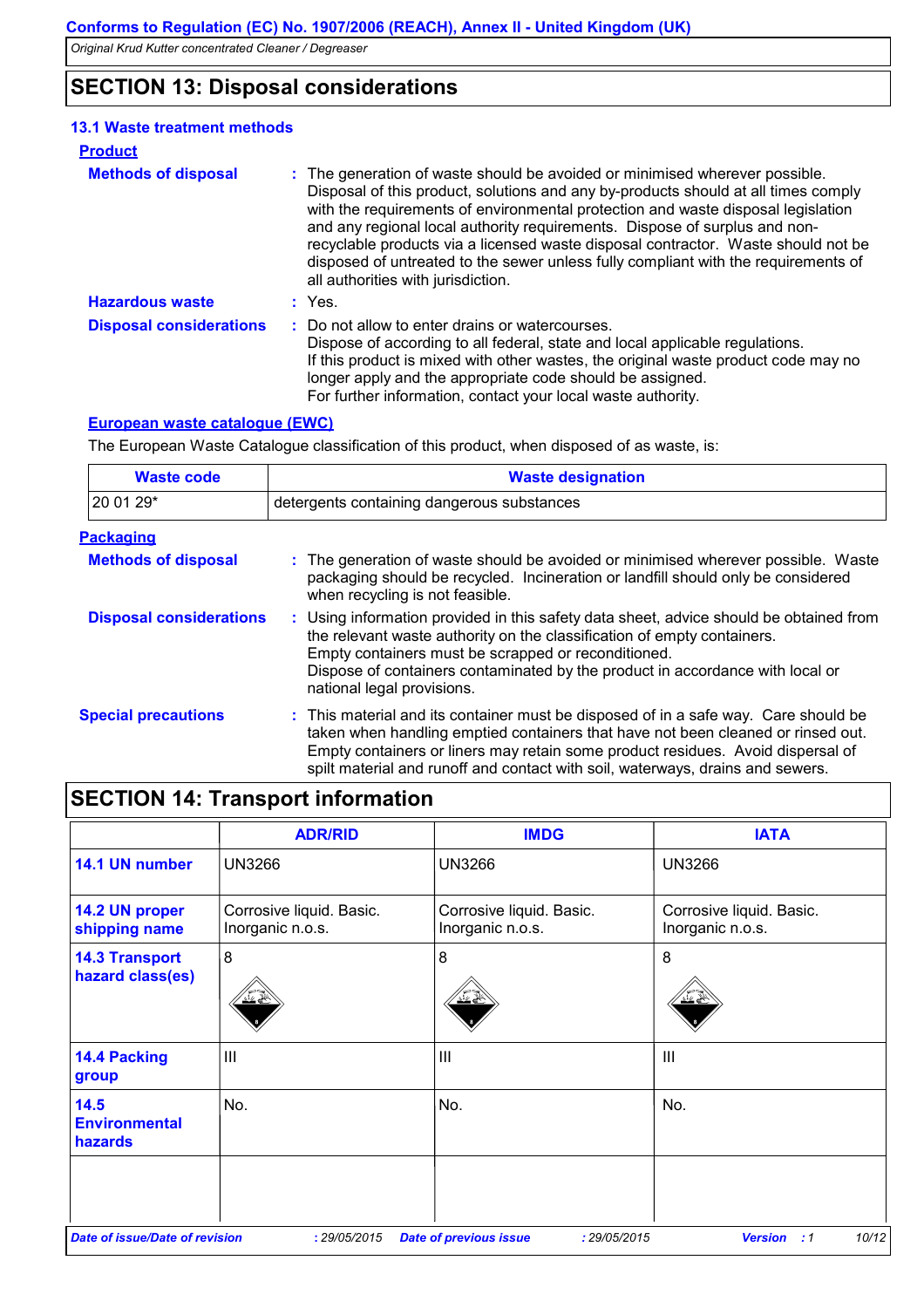### **SECTION 14: Transport information**

| <b>Additional</b> | <b>Limited quantity:</b>              | <b>Emergency schedules</b>     | <b>Passenger and Cargo Aircraft</b> |
|-------------------|---------------------------------------|--------------------------------|-------------------------------------|
| information       | LQ7                                   | (EmS):                         | Quantity limitation: 5 L            |
|                   |                                       | $F-A + S-B$                    | Packaging instructions: 852         |
|                   | <b>Remarks:</b>                       |                                | <b>Cargo Aircraft Only</b>          |
|                   | $($ $\leq$ 5L: $)$ Limited Quantity - | <b>Remarks:</b>                | Quantity limitation: 60 L           |
|                   | ADR/IMDG 3.4                          | $(\leq 5L)$ Limited Quantity - | Packaging instructions: 856         |
|                   |                                       | ADR/IMDG 3.4.6                 | <b>Limited Quantities -</b>         |
|                   | ADR Tunnel code: (E)                  |                                | <b>Passenger Aircraft</b>           |
|                   |                                       |                                | Quantity limitation: 1 L            |
|                   |                                       |                                | Packaging instructions: Y 841       |

**14.6 Special precautions for : Transport within user's premises: always transport in closed containers that are user** upright and secure. Ensure that persons transporting the product know what to do in the event of an accident or spillage.

### **SECTION 15: Regulatory information**

#### **15.1 Safety, health and environmental regulations/legislation specific for the substance or mixture**

The information contained in this safety data sheet does not constitute the user's own assessment of workplace risks, as required by other health and safety legislation. The provisions of the national health and safety at work regulations apply to the use of this product at work.

**CN code :** 3402 90 90

#### **EU Regulation (EC) No. 1907/2006 (REACH)**

#### **Annex XIV - List of substances subject to authorisation**

#### **Annex XIV**

None of the components are listed.

**Substances of very high concern**

None of the components are listed.

**Annex XVII - Restrictions :** Not applicable.

| on the manufacture,   |
|-----------------------|
| placing on the market |
| and use of certain    |

**dangerous substances,**

| .                     |  |  |
|-----------------------|--|--|
| mixtures and articles |  |  |
|                       |  |  |
|                       |  |  |

| <b>Other EU regulations</b>                    |                   |
|------------------------------------------------|-------------------|
| <b>VOC for Ready-for-Use</b><br><b>Mixture</b> | : Not available.  |
| <b>Europe inventory</b>                        | : Not determined. |
| <b>National regulations</b>                    |                   |

**15.2 Chemical Safety Assessment** This product contains substances for which Chemical Safety Assessments are still **:** required.

### **SECTION 16: Other information**

 $\nabla$  Indicates information that has changed from previously issued version.

| <b>Abbreviations and</b> | $\therefore$ ATE = Acute Toxicity Estimate                                                  |
|--------------------------|---------------------------------------------------------------------------------------------|
| acronyms                 | CLP = Classification, Labelling and Packaging Regulation [Regulation (EC) No.<br>1272/2008] |
|                          | DMEL = Derived Minimal Effect Level                                                         |
|                          | DNEL = Derived No Effect Level                                                              |
|                          | EUH statement = CLP-specific Hazard statement                                               |
|                          | PBT = Persistent, Bioaccumulative and Toxic                                                 |
|                          | <b>PNEC = Predicted No Effect Concentration</b>                                             |
|                          | <b>RRN = REACH Registration Number</b>                                                      |
|                          |                                                                                             |

| Date of issue/Date of revision | : 29/05/2015 Date of previous issue | 29/05/2015 | <b>Version</b> | 11/12 |
|--------------------------------|-------------------------------------|------------|----------------|-------|
|                                |                                     |            |                |       |